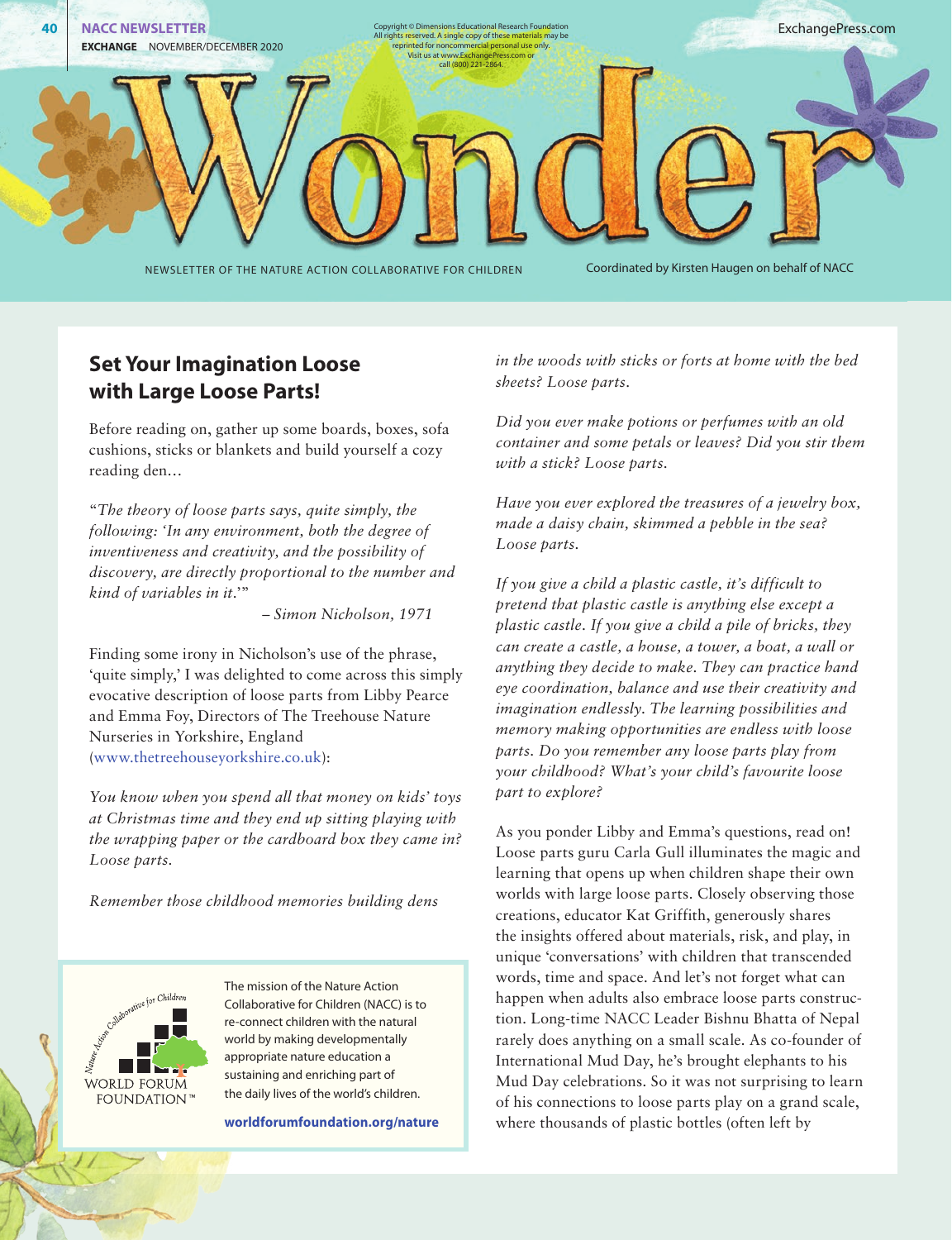trekkers and tourists) have been upcycled to construct an informative Plastics Pavilion at Lantang National Park, while the bottle caps are used in a variety of educational projects. Learn more in the 15-minute documentary "A Plastic Story - PSD Nepal" ([psdnepal.](http://www.psdnepal.org/plastics) [org/plastics\)](http://www.psdnepal.org/plastics).

Have you built your own fort yet? If not, take a tip from Jim Greenman to "casually plop down and play with the materials yourself, but not with the aim of getting the child to do what you do."

(Greenman, *Exchange* magazine, July/August 2007). Then, check out two of our Exchange Reflections guides on Loose Parts Outdoors, and Transforming Environments, Transforming Behavior, available from [exchangepress.com](http://exchangepress.com).

With Gratitude, Kirsten Haugen



# **Sticks, Crates, and Sheets, Oh My! Loose Parts Fort Building**

by Carla Gull

Do you remember that special hideaway you made as a child? Large branches and bark leaning on a fallen log? A snow fort in winter? A blanket den in the house? Children innately build with the materials around them. I love finding a stick lean-to in the woods while on a walk, as it tells me a few things:

1. Children built with natural materials found nearby.

2. The landowners allowed (or at least tolerated) children playing outside.

3. The adults with the children respected space and time to play.

As an educator, I witness fort building firsthand when I gather children for nature play. As host of the Facebook group, Loose Parts Play and podcast, Loose Parts Nature Play I see examples of forts and dens from around the world—box forts and cities, sticks leaned against the tree, and many, many blanket forts. Universally, fort building allows children to show their voice and choice in play, and loose parts are an essential part of building forts.



I love the architecture, building, and material skills children develop as they create their space within the larger world. When creating a den, children exercise many skills simultaneously: imagining possibilities, figuring out a plan and how to use materials, problem solving as they work through challenges, cooperating and collaborating with others, and exercising physical movement and core body strength. Loose parts outdoors allow children to create their own special places, develop executive functioning skills, and build grit and resiliency. They work in groups carrying larger branches they could not handle on their own. As children build a fort, they often then transform it into a cozy hideaway, personalizing it with stuffed animals, special toys, and cushions. Other children may add to it. The structure may fall, dealing with disappointment. The fort might be redesigned, destroyed, or reconfigured.

My research colleagues and I came up with this loose parts definition—notice how fort building checks all the boxes!

Loose parts are open-ended, interactive, natural and manufactured materials that can be manipulated with limitless possibilities. Interaction with loose parts includes experimentation, exploration, and playful interactions with variables through creativity

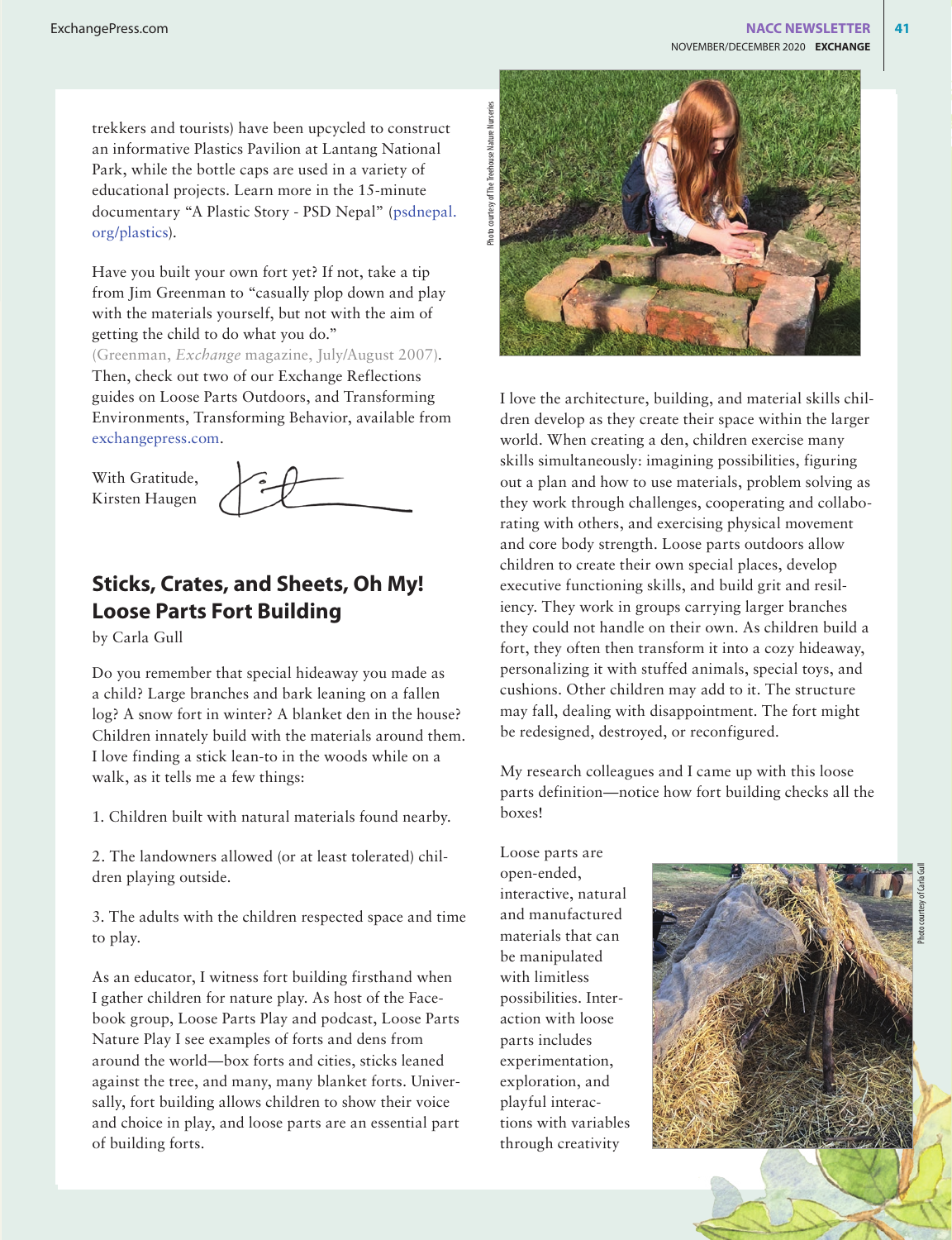and imagination. Participants have the freedom to explore variables, combine materials, and react to complex themes and ideas that emerge. Facilitators encourage participants, make loose parts available, stimulate discovery, provide opportunities, allow for open-ended play, and prompt meaningful connections and experiences. Through loose parts exploration participants develop imagination, creativity, and collaborative skills. Process is more important than the end product fostering overall growth and development. (Gull et al., 2019, p. 51)

Table 1 is a starting list of potential loose parts to put together in an outdoor area, crate or bag for a kit, to support fort building. What else might your students like that is readily available? Space and time are needed abundantly while making forts.

#### **Table 1: Potential Large Loose Parts**

| <b>Structure</b>                        | <b>Covering</b> | <b>Connectors</b>   |
|-----------------------------------------|-----------------|---------------------|
| Wooden pallets, planks or boards        | Old sheets      | Twine               |
| Sturdy plastic crates                   | Sheer curtains  | Rope                |
| Bamboo poles                            | Tarps           | Clothespins         |
| Large sticks or tree branches           | Donated fabrics | Clamps              |
| Existing structures (i.e. picnic table) | Shower curtains | <b>Bungee cords</b> |
| Furniture (chair, couch, table)         | Pine branches   | Duct tape           |
| Partially built fort                    | <b>Bark</b>     | Stick-lets          |
| <b>Boxes</b>                            | Cushions        | Pipe cleaners       |
| Snow                                    | Pillows         | Rubber bands        |
| Large building sets                     | lce             | Garden stakes       |

Need more inspiration? Find a list of children's books related to outdoor fort making at my fort building blog post on Inside Outside Michiana, my local nature blog at [insideoutsidemichiana.blogspot.com](http://insideoutsidemichiana.blogspot.com).

#### References

Gull, C., Bogunovich, J., Goldstein, S.L., & Rosengarten, T. (2019). Definitions of Loose Parts in Early Childhood Outdoor Classrooms: A Scoping Review. *International Journal of Early Childhood Environmental Education, 6*(3), 37-52. [naturalstart.org](https://naturalstart.org)

Sobel, D. (2008). *Childhood and nature: Design principles for educators.* Stenhouse Publishers.

## **Reading What They Leave Behind**

by Kat Griffith, Educator, Ripon, Wisconsin

Bill Clinton used to say, "When you see a turtle on a fencepost you know somebody's been by." One of my rituals is an evening walk past the several-months-old "nature playground" at our nearby 4PK-2 elementary school. I like to see if "somebody's been by." What have the kids have made—or unmade—since the last time? What can I divine of their activities by looking at what they have built? How are they and their play evolving? What have they learned?

When they started with the new materials—hay bales, boards, stumps, and brush—every time I went by, I saw ramps and bridges barely overlapping the edges of the big round bales. Yikes! I kept trying to increase the overlap, adding lips to some of them. Eventually, most

> ramps were laid sturdily against the bales. Phew! They learned!

Then there were the forts. I kept making tripods for them to rest branches on, but every time I came back there was just another pile of brush moved ten feet over and dismantled tripods lying uselessly on the ground. I assumed collapsing forts. Over time, their forts would survive until evening. Then came interior decorating. Gradually, they got fancier. A ring of stumps to sit on. A stump in the center with a perfect ring of stones on it. A fan-shaped array of sticks. A pyramid of short beams. A row of chunks of

bark. Here is a symbolic language with natural items! Here are stories being told! This isn't just a bunch of sticks and rocks—this is a world they are creating!

Now there is a Corner Construction Zone. They have started combining boards and mats from the straw